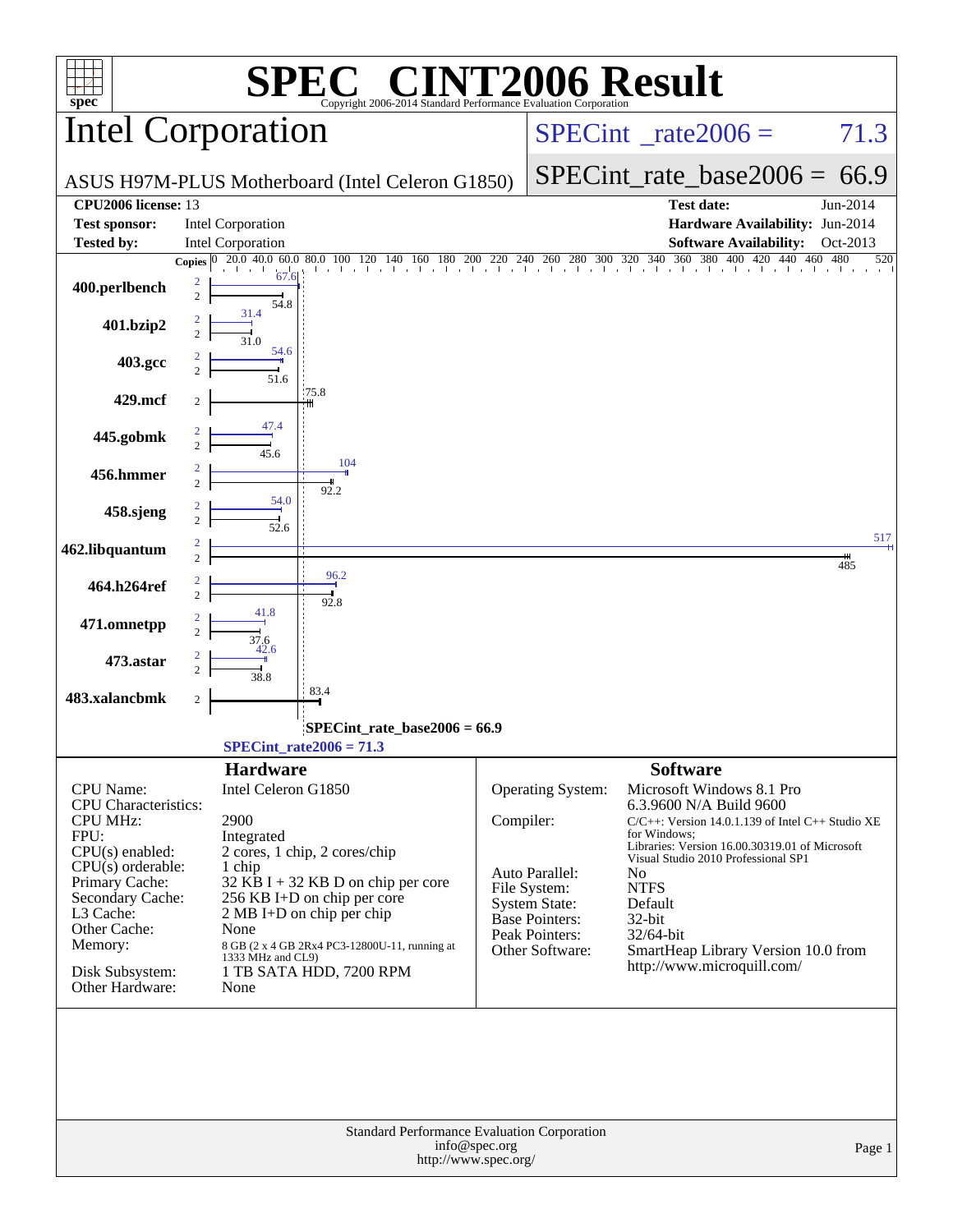

# Intel Corporation

 $SPECTnt_rate2006 = 71.3$ 

ASUS H97M-PLUS Motherboard (Intel Celeron G1850)

[SPECint\\_rate\\_base2006 =](http://www.spec.org/auto/cpu2006/Docs/result-fields.html#SPECintratebase2006)  $66.9$ 

**[CPU2006 license:](http://www.spec.org/auto/cpu2006/Docs/result-fields.html#CPU2006license)** 13 **[Test date:](http://www.spec.org/auto/cpu2006/Docs/result-fields.html#Testdate)** Jun-2014 **[Test sponsor:](http://www.spec.org/auto/cpu2006/Docs/result-fields.html#Testsponsor)** Intel Corporation **[Hardware Availability:](http://www.spec.org/auto/cpu2006/Docs/result-fields.html#HardwareAvailability)** Jun-2014 **[Tested by:](http://www.spec.org/auto/cpu2006/Docs/result-fields.html#Testedby)** Intel Corporation **[Software Availability:](http://www.spec.org/auto/cpu2006/Docs/result-fields.html#SoftwareAvailability)** Oct-2013

#### **[Results Table](http://www.spec.org/auto/cpu2006/Docs/result-fields.html#ResultsTable)**

| <b>Base</b>        |                |       |                |                                                                                      |                                            |                                                                                                        |               | <b>Peak</b>                                                                          |                                                                                                                                                                                                                              |                |                                                                         |                |                                                                              |  |
|--------------------|----------------|-------|----------------|--------------------------------------------------------------------------------------|--------------------------------------------|--------------------------------------------------------------------------------------------------------|---------------|--------------------------------------------------------------------------------------|------------------------------------------------------------------------------------------------------------------------------------------------------------------------------------------------------------------------------|----------------|-------------------------------------------------------------------------|----------------|------------------------------------------------------------------------------|--|
| <b>Copies</b>      | <b>Seconds</b> | Ratio | <b>Seconds</b> | Ratio                                                                                |                                            | Ratio                                                                                                  | <b>Copies</b> | <b>Seconds</b>                                                                       | <b>Ratio</b>                                                                                                                                                                                                                 | <b>Seconds</b> | <b>Ratio</b>                                                            | <b>Seconds</b> | <b>Ratio</b>                                                                 |  |
|                    | 357            |       | 359            |                                                                                      | 356                                        |                                                                                                        |               | 290                                                                                  | 67.4                                                                                                                                                                                                                         | 289            |                                                                         | 289            | 67.6                                                                         |  |
| 2                  | 625            |       | 622            |                                                                                      | 619                                        |                                                                                                        |               | 617                                                                                  | 31.2                                                                                                                                                                                                                         | 614            |                                                                         | 613            | 31.4                                                                         |  |
| C                  | <u>312</u>     |       | 312            |                                                                                      | 309                                        |                                                                                                        |               | 303                                                                                  | 53.2                                                                                                                                                                                                                         | 295            |                                                                         | 293            | 55.0                                                                         |  |
|                    | 241            |       | 234            |                                                                                      | 247                                        |                                                                                                        |               | 241                                                                                  |                                                                                                                                                                                                                              | 234            |                                                                         | 247            | 73.8                                                                         |  |
| $\mathfrak{D}$     | 459            |       | 460            |                                                                                      | 457                                        |                                                                                                        |               | 444                                                                                  | 47.2                                                                                                                                                                                                                         | 442            |                                                                         | 443            | 47.4                                                                         |  |
| ◠                  | 203            |       | 200            |                                                                                      | 203                                        |                                                                                                        |               | 178                                                                                  | 105                                                                                                                                                                                                                          | 179            | 104                                                                     | 182            | 103                                                                          |  |
| $\overline{c}$     | 459            |       | 461            |                                                                                      | 460                                        |                                                                                                        |               | 448                                                                                  | 54.0                                                                                                                                                                                                                         | 449            |                                                                         | 446            | 54.2                                                                         |  |
| $\overline{2}$     | 85.7           | 484   | 85.1           | 487                                                                                  | 85.4                                       | 485                                                                                                    |               | 80.2                                                                                 | 517                                                                                                                                                                                                                          | 79.7           | 520                                                                     | 80.2           | 517                                                                          |  |
| $\overline{2}$     | 477            |       | 480            |                                                                                      | 473                                        |                                                                                                        |               | 463                                                                                  |                                                                                                                                                                                                                              | 460            |                                                                         | 460            | 96.2                                                                         |  |
| $\mathbf{\hat{z}}$ | 332            |       | 331            |                                                                                      | 332                                        |                                                                                                        |               | 299                                                                                  |                                                                                                                                                                                                                              | 298            |                                                                         | 300            | 41.8                                                                         |  |
| $\mathfrak{D}$     | 367            |       | 361            |                                                                                      | 362                                        |                                                                                                        |               | 330                                                                                  |                                                                                                                                                                                                                              | 335            |                                                                         | 330            | 42.6                                                                         |  |
| $\overline{2}$     | 165            |       | 166            |                                                                                      | 166                                        |                                                                                                        |               | 165                                                                                  |                                                                                                                                                                                                                              | 166            |                                                                         | 166            | 83.0                                                                         |  |
|                    |                | 1.    |                | 54.8<br>30.8<br>51.6<br>75.8<br>45.6<br>92.2<br>52.8<br>92.8<br>37.6<br>38.2<br>83.8 | $\cdot$ $\cdot$ 1<br>1.1.1<br>$\mathbf{1}$ | <b>Seconds</b><br>54.4<br>31.0<br>51.6<br>77.8<br>45.6<br>93.4<br>52.4<br>92.2<br>37.8<br>39.0<br>83.4 | $11$          | 55.0<br>31.2<br>52.2<br>73.8<br>46.0<br>91.8<br>52.6<br>93.6<br>37.6<br>38.8<br>83.0 | $\overline{2}$<br>$\overline{2}$<br>$\overline{2}$<br>$\overline{2}$<br>$\overline{2}$<br>$\overline{2}$<br>$\overline{2}$<br>$\overline{2}$<br>$\overline{2}$<br>$\bigcap$<br>$\overline{2}$<br>$\overline{2}$<br>$1 \cdot$ |                | 75.8<br>95.6<br>41.8<br>42.6<br>83.8<br>$\cdot$ $\cdot$ $\cdot$ $\cdot$ |                | 67.6<br>31.4<br>54.6<br>77.8<br>47.4<br>54.0<br>96.2<br>41.8<br>41.8<br>83.4 |  |

Results appear in the [order in which they were run.](http://www.spec.org/auto/cpu2006/Docs/result-fields.html#RunOrder) Bold underlined text [indicates a median measurement.](http://www.spec.org/auto/cpu2006/Docs/result-fields.html#Median)

#### **[Compiler Invocation Notes](http://www.spec.org/auto/cpu2006/Docs/result-fields.html#CompilerInvocationNotes)**

 To compile these binaries, the Intel Compiler 14.0 was set up to generate 32-bit binaries with the command: "ipsxe-comp-vars.bat ia32 vs2010" (shortcut provided in the Intel(r) Parallel Studio XE 2013 program folder)

#### **[Submit Notes](http://www.spec.org/auto/cpu2006/Docs/result-fields.html#SubmitNotes)**

 Processes were bound to specific processors using the start command with the /affinity switch. The config file option 'submit' was used to generate the affinity mask for each process.

#### **[Platform Notes](http://www.spec.org/auto/cpu2006/Docs/result-fields.html#PlatformNotes)**

 Sysinfo program C:\SPEC14.0/Docs/sysinfo \$Rev: 6775 \$ \$Date:: 2011-08-16 #\$ \8787f7622badcf24e01c368b1db4377c running on Clt10C37B4C83F8 Fri Jun 27 23:26:27 2014

 This section contains SUT (System Under Test) info as seen by some common utilities. To remove or add to this section, see: <http://www.spec.org/cpu2006/Docs/config.html#sysinfo>

 Trying 'systeminfo' OS Name : Microsoft Windows 8.1 Pro<br>OS Version : 6.3.9600 N/A Build 9600 : 6.3.9600 N/A Build 9600 System Manufacturer: ASUS System Model : All Series Processor(s) : 1 Processor(s) Installed. Continued on next page

> Standard Performance Evaluation Corporation [info@spec.org](mailto:info@spec.org) <http://www.spec.org/>

Page 2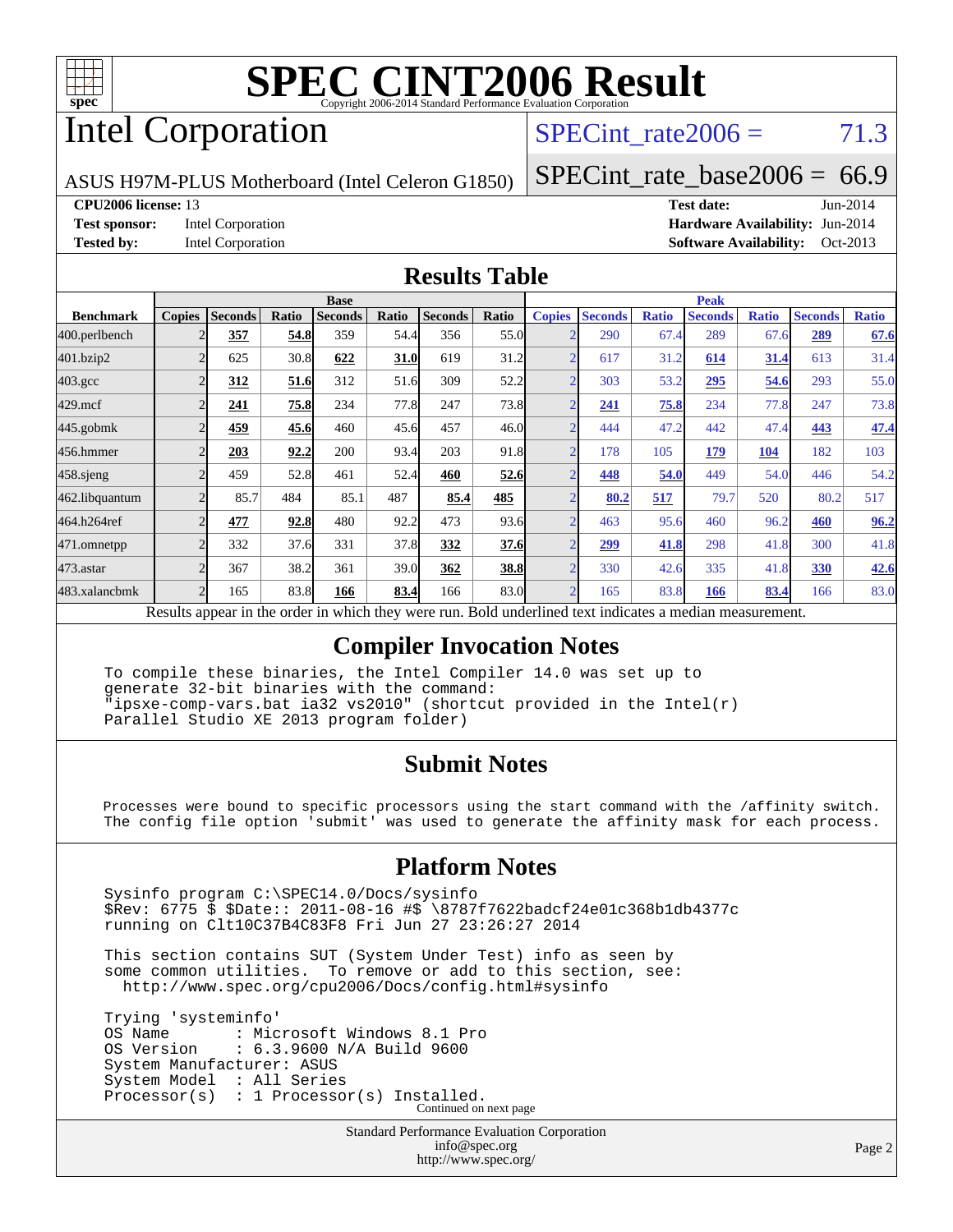

# Intel Corporation

SPECint rate $2006 = 71.3$ 

ASUS H97M-PLUS Motherboard (Intel Celeron G1850)

#### **[CPU2006 license:](http://www.spec.org/auto/cpu2006/Docs/result-fields.html#CPU2006license)** 13 **[Test date:](http://www.spec.org/auto/cpu2006/Docs/result-fields.html#Testdate)** Jun-2014

**[Test sponsor:](http://www.spec.org/auto/cpu2006/Docs/result-fields.html#Testsponsor)** Intel Corporation **[Hardware Availability:](http://www.spec.org/auto/cpu2006/Docs/result-fields.html#HardwareAvailability)** Jun-2014

[SPECint\\_rate\\_base2006 =](http://www.spec.org/auto/cpu2006/Docs/result-fields.html#SPECintratebase2006)  $66.9$ 

**[Tested by:](http://www.spec.org/auto/cpu2006/Docs/result-fields.html#Testedby)** Intel Corporation **[Software Availability:](http://www.spec.org/auto/cpu2006/Docs/result-fields.html#SoftwareAvailability)** Oct-2013

#### **[Platform Notes \(Continued\)](http://www.spec.org/auto/cpu2006/Docs/result-fields.html#PlatformNotes)**

 [01]: Intel64 Family 6 Model 60 Stepping 3 GenuineIntel ~2900 Mhz BIOS Version : American Megatrends Inc. 2001, 6/13/2014 Total Physical Memory: 8,007 MB

 Trying 'wmic cpu get /value' DeviceID L2CacheSize : 512 L3CacheSize : 2048 MaxClockSpeed : 2900 Name : Intel(R) Celeron(R) CPU G1850 @ 2.90GHz NumberOfCores : 2 NumberOfLogicalProcessors: 2

(End of data from sysinfo program)

#### **[Component Notes](http://www.spec.org/auto/cpu2006/Docs/result-fields.html#ComponentNotes)**

 Tested systems can be used with Shin-G ATX case, PC Power and Cooling 1200W power supply

#### **[General Notes](http://www.spec.org/auto/cpu2006/Docs/result-fields.html#GeneralNotes)**

 Binaries compiled on a system with 1x Intel Core i7-860 CPU + 8GB memory using Windows 7 Enterprise 64-bit

#### **[Base Compiler Invocation](http://www.spec.org/auto/cpu2006/Docs/result-fields.html#BaseCompilerInvocation)**

[C benchmarks](http://www.spec.org/auto/cpu2006/Docs/result-fields.html#Cbenchmarks):

[icl -Qvc10](http://www.spec.org/cpu2006/results/res2014q3/cpu2006-20140725-30589.flags.html#user_CCbase_intel_icc_vc10_9607f3ecbcdf68042245f068e51b40c1) [-Qstd=c99](http://www.spec.org/cpu2006/results/res2014q3/cpu2006-20140725-30589.flags.html#user_CCbase_intel_compiler_c99_mode_1a3d110e3041b3ad4466830521bdad2a)

[C++ benchmarks:](http://www.spec.org/auto/cpu2006/Docs/result-fields.html#CXXbenchmarks) [icl -Qvc10](http://www.spec.org/cpu2006/results/res2014q3/cpu2006-20140725-30589.flags.html#user_CXXbase_intel_icc_vc10_9607f3ecbcdf68042245f068e51b40c1)

### **[Base Portability Flags](http://www.spec.org/auto/cpu2006/Docs/result-fields.html#BasePortabilityFlags)**

 403.gcc: [-DSPEC\\_CPU\\_WIN32](http://www.spec.org/cpu2006/results/res2014q3/cpu2006-20140725-30589.flags.html#b403.gcc_baseCPORTABILITY_DSPEC_CPU_WIN32) 464.h264ref: [-DWIN32](http://www.spec.org/cpu2006/results/res2014q3/cpu2006-20140725-30589.flags.html#b464.h264ref_baseCPORTABILITY_DWIN32) [-DSPEC\\_CPU\\_NO\\_INTTYPES](http://www.spec.org/cpu2006/results/res2014q3/cpu2006-20140725-30589.flags.html#b464.h264ref_baseCPORTABILITY_DSPEC_CPU_NO_INTTYPES) 483.xalancbmk: [-Qoption,cpp,--no\\_wchar\\_t\\_keyword](http://www.spec.org/cpu2006/results/res2014q3/cpu2006-20140725-30589.flags.html#user_baseCXXPORTABILITY483_xalancbmk_f-no_wchar_t_keyword_ec0ad4495a16b4e858bfcb29d949d25d)

## **[Base Optimization Flags](http://www.spec.org/auto/cpu2006/Docs/result-fields.html#BaseOptimizationFlags)**

[C benchmarks](http://www.spec.org/auto/cpu2006/Docs/result-fields.html#Cbenchmarks):

[-QxSSE4.2](http://www.spec.org/cpu2006/results/res2014q3/cpu2006-20140725-30589.flags.html#user_CCbase_f-QxSSE42_372695bbe211719895df0310b324a1ca) [-Qipo](http://www.spec.org/cpu2006/results/res2014q3/cpu2006-20140725-30589.flags.html#user_CCbase_f-Qipo) [-O3](http://www.spec.org/cpu2006/results/res2014q3/cpu2006-20140725-30589.flags.html#user_CCbase_f-O3) [-Qprec-div-](http://www.spec.org/cpu2006/results/res2014q3/cpu2006-20140725-30589.flags.html#user_CCbase_f-Qprec-div-) [-Qopt-prefetch](http://www.spec.org/cpu2006/results/res2014q3/cpu2006-20140725-30589.flags.html#user_CCbase_f-Qprefetch_37c211608666b9dff9380561f602f0a8) [/F512000000](http://www.spec.org/cpu2006/results/res2014q3/cpu2006-20140725-30589.flags.html#user_CCbase_set_stack_space_98438a10eb60aa5f35f4c79d9b9b27b1)

Continued on next page

Standard Performance Evaluation Corporation [info@spec.org](mailto:info@spec.org) <http://www.spec.org/>

Page 3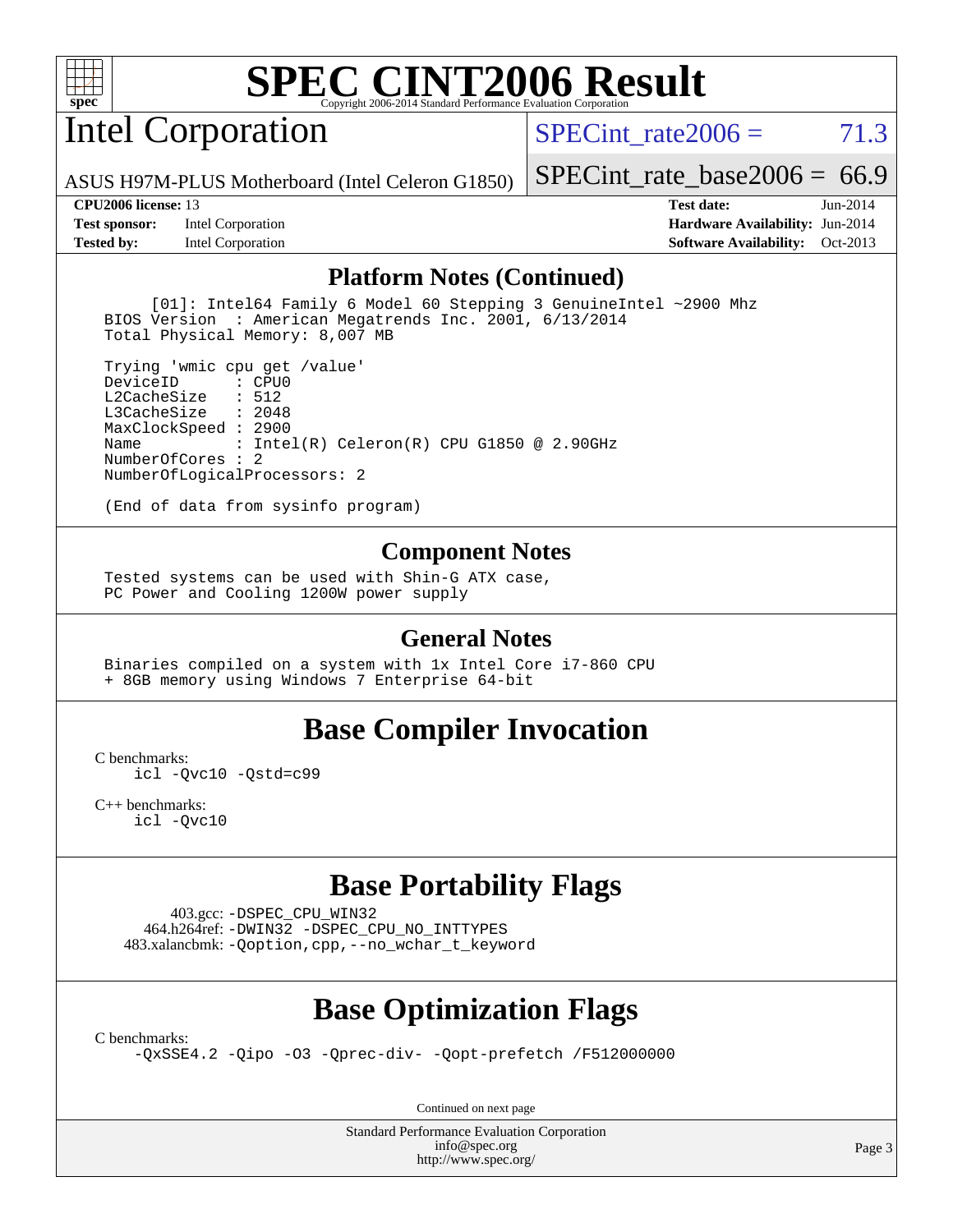

Intel Corporation

 $SPECTnt_rate2006 = 71.3$ 

[SPECint\\_rate\\_base2006 =](http://www.spec.org/auto/cpu2006/Docs/result-fields.html#SPECintratebase2006)  $66.9$ 

ASUS H97M-PLUS Motherboard (Intel Celeron G1850)

**[Tested by:](http://www.spec.org/auto/cpu2006/Docs/result-fields.html#Testedby)** Intel Corporation **[Software Availability:](http://www.spec.org/auto/cpu2006/Docs/result-fields.html#SoftwareAvailability)** Oct-2013

**[CPU2006 license:](http://www.spec.org/auto/cpu2006/Docs/result-fields.html#CPU2006license)** 13 **[Test date:](http://www.spec.org/auto/cpu2006/Docs/result-fields.html#Testdate)** Jun-2014 **[Test sponsor:](http://www.spec.org/auto/cpu2006/Docs/result-fields.html#Testsponsor)** Intel Corporation **[Hardware Availability:](http://www.spec.org/auto/cpu2006/Docs/result-fields.html#HardwareAvailability)** Jun-2014

# **[Base Optimization Flags \(Continued\)](http://www.spec.org/auto/cpu2006/Docs/result-fields.html#BaseOptimizationFlags)**

[C++ benchmarks:](http://www.spec.org/auto/cpu2006/Docs/result-fields.html#CXXbenchmarks)

[-QxSSE4.2](http://www.spec.org/cpu2006/results/res2014q3/cpu2006-20140725-30589.flags.html#user_CXXbase_f-QxSSE42_372695bbe211719895df0310b324a1ca) [-Qipo](http://www.spec.org/cpu2006/results/res2014q3/cpu2006-20140725-30589.flags.html#user_CXXbase_f-Qipo) [-O3](http://www.spec.org/cpu2006/results/res2014q3/cpu2006-20140725-30589.flags.html#user_CXXbase_f-O3) [-Qprec-div-](http://www.spec.org/cpu2006/results/res2014q3/cpu2006-20140725-30589.flags.html#user_CXXbase_f-Qprec-div-) [-Qopt-prefetch](http://www.spec.org/cpu2006/results/res2014q3/cpu2006-20140725-30589.flags.html#user_CXXbase_f-Qprefetch_37c211608666b9dff9380561f602f0a8) [-Qcxx-features](http://www.spec.org/cpu2006/results/res2014q3/cpu2006-20140725-30589.flags.html#user_CXXbase_f-Qcxx_features_dbf36c8a6dba956e22f1645e4dcd4d98) [/F512000000](http://www.spec.org/cpu2006/results/res2014q3/cpu2006-20140725-30589.flags.html#user_CXXbase_set_stack_space_98438a10eb60aa5f35f4c79d9b9b27b1) [shlW32M.lib](http://www.spec.org/cpu2006/results/res2014q3/cpu2006-20140725-30589.flags.html#user_CXXbase_SmartHeap32_d106338dfda1a055705c9b519e07f096)

## **[Base Other Flags](http://www.spec.org/auto/cpu2006/Docs/result-fields.html#BaseOtherFlags)**

[C benchmarks](http://www.spec.org/auto/cpu2006/Docs/result-fields.html#Cbenchmarks):

403.gcc: [-Dalloca=\\_alloca](http://www.spec.org/cpu2006/results/res2014q3/cpu2006-20140725-30589.flags.html#b403.gcc_baseEXTRA_CFLAGS_Dalloca_be3056838c12de2578596ca5467af7f3)

## **[Peak Compiler Invocation](http://www.spec.org/auto/cpu2006/Docs/result-fields.html#PeakCompilerInvocation)**

[C benchmarks \(except as noted below\)](http://www.spec.org/auto/cpu2006/Docs/result-fields.html#Cbenchmarksexceptasnotedbelow):

[icl -Qvc10](http://www.spec.org/cpu2006/results/res2014q3/cpu2006-20140725-30589.flags.html#user_CCpeak_intel_icc_vc10_9607f3ecbcdf68042245f068e51b40c1) [-Qstd=c99](http://www.spec.org/cpu2006/results/res2014q3/cpu2006-20140725-30589.flags.html#user_CCpeak_intel_compiler_c99_mode_1a3d110e3041b3ad4466830521bdad2a)

456.hmmer: [C:\Program Files \(x86\)\Intel\Composer XE 2013 SP1/bin/intel64/icl.exe](http://www.spec.org/cpu2006/results/res2014q3/cpu2006-20140725-30589.flags.html#user_peakCCLD456_hmmer_intel_icc_64bit_f549ed431576093dccb075b890b96ee2)

458.sjeng: [C:\Program Files \(x86\)\Intel\Composer XE 2013 SP1/bin/intel64/icl.exe](http://www.spec.org/cpu2006/results/res2014q3/cpu2006-20140725-30589.flags.html#user_peakCCLD458_sjeng_intel_icc_64bit_f549ed431576093dccb075b890b96ee2)

 462.libquantum: [C:\Program Files \(x86\)\Intel\Composer XE 2013 SP1/bin/intel64/icl.exe](http://www.spec.org/cpu2006/results/res2014q3/cpu2006-20140725-30589.flags.html#user_peakCCLD462_libquantum_intel_icc_64bit_f549ed431576093dccb075b890b96ee2) [-Qstd=c99](http://www.spec.org/cpu2006/results/res2014q3/cpu2006-20140725-30589.flags.html#user_peakCCLD462_libquantum_intel_compiler_c99_mode_1a3d110e3041b3ad4466830521bdad2a)

[C++ benchmarks \(except as noted below\):](http://www.spec.org/auto/cpu2006/Docs/result-fields.html#CXXbenchmarksexceptasnotedbelow) [icl -Qvc10](http://www.spec.org/cpu2006/results/res2014q3/cpu2006-20140725-30589.flags.html#user_CXXpeak_intel_icc_vc10_9607f3ecbcdf68042245f068e51b40c1)

473.astar: [C:\Program Files \(x86\)\Intel\Composer XE 2013 SP1/bin/intel64/icl.exe](http://www.spec.org/cpu2006/results/res2014q3/cpu2006-20140725-30589.flags.html#user_peakCXXLD473_astar_intel_icc_64bit_f549ed431576093dccb075b890b96ee2)

### **[Peak Portability Flags](http://www.spec.org/auto/cpu2006/Docs/result-fields.html#PeakPortabilityFlags)**

 403.gcc: [-DSPEC\\_CPU\\_WIN32](http://www.spec.org/cpu2006/results/res2014q3/cpu2006-20140725-30589.flags.html#b403.gcc_peakCPORTABILITY_DSPEC_CPU_WIN32) 456.hmmer: [-DSPEC\\_CPU\\_P64](http://www.spec.org/cpu2006/results/res2014q3/cpu2006-20140725-30589.flags.html#suite_peakPORTABILITY456_hmmer_DSPEC_CPU_P64) 458.sjeng: [-DSPEC\\_CPU\\_P64](http://www.spec.org/cpu2006/results/res2014q3/cpu2006-20140725-30589.flags.html#suite_peakPORTABILITY458_sjeng_DSPEC_CPU_P64) 462.libquantum: [-DSPEC\\_CPU\\_P64](http://www.spec.org/cpu2006/results/res2014q3/cpu2006-20140725-30589.flags.html#suite_peakPORTABILITY462_libquantum_DSPEC_CPU_P64) 464.h264ref: [-DWIN32](http://www.spec.org/cpu2006/results/res2014q3/cpu2006-20140725-30589.flags.html#b464.h264ref_peakCPORTABILITY_DWIN32) [-DSPEC\\_CPU\\_NO\\_INTTYPES](http://www.spec.org/cpu2006/results/res2014q3/cpu2006-20140725-30589.flags.html#b464.h264ref_peakCPORTABILITY_DSPEC_CPU_NO_INTTYPES) 473.astar: [-DSPEC\\_CPU\\_P64](http://www.spec.org/cpu2006/results/res2014q3/cpu2006-20140725-30589.flags.html#suite_peakPORTABILITY473_astar_DSPEC_CPU_P64) 483.xalancbmk: [-Qoption,cpp,--no\\_wchar\\_t\\_keyword](http://www.spec.org/cpu2006/results/res2014q3/cpu2006-20140725-30589.flags.html#user_peakCXXPORTABILITY483_xalancbmk_f-no_wchar_t_keyword_ec0ad4495a16b4e858bfcb29d949d25d)

## **[Peak Optimization Flags](http://www.spec.org/auto/cpu2006/Docs/result-fields.html#PeakOptimizationFlags)**

[C benchmarks](http://www.spec.org/auto/cpu2006/Docs/result-fields.html#Cbenchmarks):

Continued on next page

Standard Performance Evaluation Corporation [info@spec.org](mailto:info@spec.org) <http://www.spec.org/>

Page 4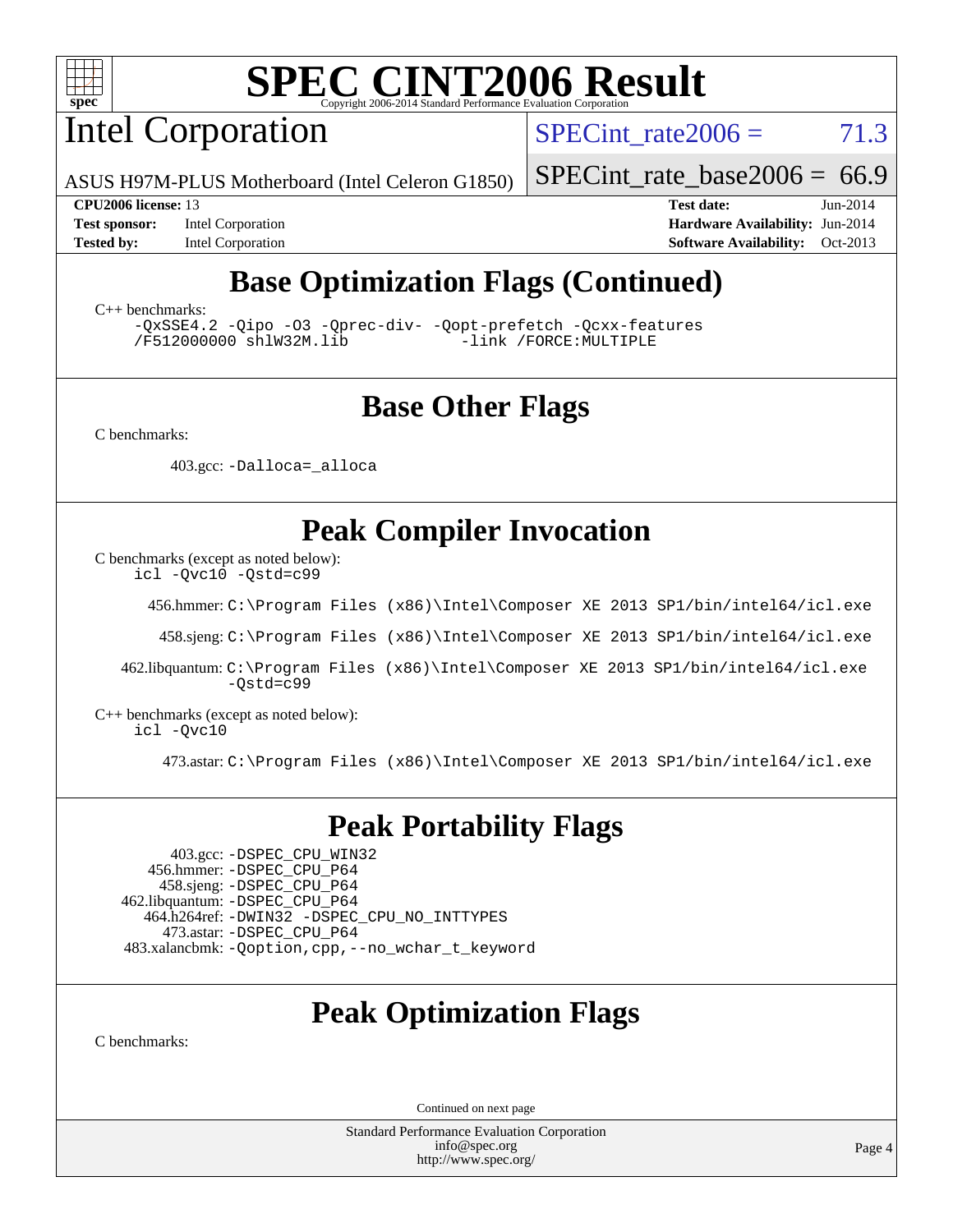

Intel Corporation

SPECint rate $2006 = 71.3$ 

ASUS H97M-PLUS Motherboard (Intel Celeron G1850)

[SPECint\\_rate\\_base2006 =](http://www.spec.org/auto/cpu2006/Docs/result-fields.html#SPECintratebase2006)  $66.9$ 

**[Tested by:](http://www.spec.org/auto/cpu2006/Docs/result-fields.html#Testedby)** Intel Corporation **[Software Availability:](http://www.spec.org/auto/cpu2006/Docs/result-fields.html#SoftwareAvailability)** Oct-2013

**[CPU2006 license:](http://www.spec.org/auto/cpu2006/Docs/result-fields.html#CPU2006license)** 13 **[Test date:](http://www.spec.org/auto/cpu2006/Docs/result-fields.html#Testdate)** Jun-2014 **[Test sponsor:](http://www.spec.org/auto/cpu2006/Docs/result-fields.html#Testsponsor)** Intel Corporation **[Hardware Availability:](http://www.spec.org/auto/cpu2006/Docs/result-fields.html#HardwareAvailability)** Jun-2014

# **[Peak Optimization Flags \(Continued\)](http://www.spec.org/auto/cpu2006/Docs/result-fields.html#PeakOptimizationFlags)**

 400.perlbench: [-QxSSE4.2](http://www.spec.org/cpu2006/results/res2014q3/cpu2006-20140725-30589.flags.html#user_peakPASS2_CFLAGSPASS2_LDFLAGS400_perlbench_f-QxSSE42_372695bbe211719895df0310b324a1ca)(pass 2) [-Qprof\\_gen](http://www.spec.org/cpu2006/results/res2014q3/cpu2006-20140725-30589.flags.html#user_peakPASS1_CFLAGSPASS1_LDFLAGS400_perlbench_Qprof_gen)(pass 1) [-Qprof\\_use](http://www.spec.org/cpu2006/results/res2014q3/cpu2006-20140725-30589.flags.html#user_peakPASS2_CFLAGSPASS2_LDFLAGS400_perlbench_Qprof_use)(pass 2) [-Qipo](http://www.spec.org/cpu2006/results/res2014q3/cpu2006-20140725-30589.flags.html#user_peakOPTIMIZE400_perlbench_f-Qipo) [-O3](http://www.spec.org/cpu2006/results/res2014q3/cpu2006-20140725-30589.flags.html#user_peakOPTIMIZE400_perlbench_f-O3) [-Qprec-div-](http://www.spec.org/cpu2006/results/res2014q3/cpu2006-20140725-30589.flags.html#user_peakOPTIMIZE400_perlbench_f-Qprec-div-) [-Qansi-alias](http://www.spec.org/cpu2006/results/res2014q3/cpu2006-20140725-30589.flags.html#user_peakOPTIMIZE400_perlbench_f-Qansi-alias) [-Qopt-prefetch](http://www.spec.org/cpu2006/results/res2014q3/cpu2006-20140725-30589.flags.html#user_peakOPTIMIZE400_perlbench_f-Qprefetch_37c211608666b9dff9380561f602f0a8) [/F512000000](http://www.spec.org/cpu2006/results/res2014q3/cpu2006-20140725-30589.flags.html#user_peakEXTRA_LDFLAGS400_perlbench_set_stack_space_98438a10eb60aa5f35f4c79d9b9b27b1) [shlW32M.lib](http://www.spec.org/cpu2006/results/res2014q3/cpu2006-20140725-30589.flags.html#user_peakEXTRA_LIBS400_perlbench_SmartHeap32_d106338dfda1a055705c9b519e07f096) 401.bzip2: [-QxSSE4.2](http://www.spec.org/cpu2006/results/res2014q3/cpu2006-20140725-30589.flags.html#user_peakPASS2_CFLAGSPASS2_LDFLAGS401_bzip2_f-QxSSE42_372695bbe211719895df0310b324a1ca)(pass 2) [-Qprof\\_gen](http://www.spec.org/cpu2006/results/res2014q3/cpu2006-20140725-30589.flags.html#user_peakPASS1_CFLAGSPASS1_LDFLAGS401_bzip2_Qprof_gen)(pass 1) [-Qprof\\_use](http://www.spec.org/cpu2006/results/res2014q3/cpu2006-20140725-30589.flags.html#user_peakPASS2_CFLAGSPASS2_LDFLAGS401_bzip2_Qprof_use)(pass 2) [-Qipo](http://www.spec.org/cpu2006/results/res2014q3/cpu2006-20140725-30589.flags.html#user_peakOPTIMIZE401_bzip2_f-Qipo) [-O3](http://www.spec.org/cpu2006/results/res2014q3/cpu2006-20140725-30589.flags.html#user_peakOPTIMIZE401_bzip2_f-O3) [-Qprec-div-](http://www.spec.org/cpu2006/results/res2014q3/cpu2006-20140725-30589.flags.html#user_peakOPTIMIZE401_bzip2_f-Qprec-div-) [-Qopt-prefetch](http://www.spec.org/cpu2006/results/res2014q3/cpu2006-20140725-30589.flags.html#user_peakOPTIMIZE401_bzip2_f-Qprefetch_37c211608666b9dff9380561f602f0a8) [-Qansi-alias](http://www.spec.org/cpu2006/results/res2014q3/cpu2006-20140725-30589.flags.html#user_peakOPTIMIZE401_bzip2_f-Qansi-alias) [/F512000000](http://www.spec.org/cpu2006/results/res2014q3/cpu2006-20140725-30589.flags.html#user_peakEXTRA_LDFLAGS401_bzip2_set_stack_space_98438a10eb60aa5f35f4c79d9b9b27b1) 403.gcc: [-QxSSE4.2](http://www.spec.org/cpu2006/results/res2014q3/cpu2006-20140725-30589.flags.html#user_peakPASS2_CFLAGSPASS2_LDFLAGS403_gcc_f-QxSSE42_372695bbe211719895df0310b324a1ca)(pass 2) [-Qprof\\_gen](http://www.spec.org/cpu2006/results/res2014q3/cpu2006-20140725-30589.flags.html#user_peakPASS1_CFLAGSPASS1_LDFLAGS403_gcc_Qprof_gen)(pass 1) [-Qprof\\_use](http://www.spec.org/cpu2006/results/res2014q3/cpu2006-20140725-30589.flags.html#user_peakPASS2_CFLAGSPASS2_LDFLAGS403_gcc_Qprof_use)(pass 2) [-Qipo](http://www.spec.org/cpu2006/results/res2014q3/cpu2006-20140725-30589.flags.html#user_peakOPTIMIZE403_gcc_f-Qipo) [-O3](http://www.spec.org/cpu2006/results/res2014q3/cpu2006-20140725-30589.flags.html#user_peakOPTIMIZE403_gcc_f-O3) [-Qprec-div-](http://www.spec.org/cpu2006/results/res2014q3/cpu2006-20140725-30589.flags.html#user_peakOPTIMIZE403_gcc_f-Qprec-div-) [-Qopt-prefetch](http://www.spec.org/cpu2006/results/res2014q3/cpu2006-20140725-30589.flags.html#user_peakOPTIMIZE403_gcc_f-Qprefetch_37c211608666b9dff9380561f602f0a8) [/F512000000](http://www.spec.org/cpu2006/results/res2014q3/cpu2006-20140725-30589.flags.html#user_peakEXTRA_LDFLAGS403_gcc_set_stack_space_98438a10eb60aa5f35f4c79d9b9b27b1) 429.mcf: basepeak = yes 445.gobmk: [-QxSSE4.2](http://www.spec.org/cpu2006/results/res2014q3/cpu2006-20140725-30589.flags.html#user_peakPASS2_CFLAGSPASS2_LDFLAGS445_gobmk_f-QxSSE42_372695bbe211719895df0310b324a1ca)(pass 2) [-Qprof\\_gen](http://www.spec.org/cpu2006/results/res2014q3/cpu2006-20140725-30589.flags.html#user_peakPASS1_CFLAGSPASS1_LDFLAGS445_gobmk_Qprof_gen)(pass 1) [-Qprof\\_use](http://www.spec.org/cpu2006/results/res2014q3/cpu2006-20140725-30589.flags.html#user_peakPASS2_CFLAGSPASS2_LDFLAGS445_gobmk_Qprof_use)(pass 2) [-Qipo](http://www.spec.org/cpu2006/results/res2014q3/cpu2006-20140725-30589.flags.html#user_peakOPTIMIZE445_gobmk_f-Qipo) [-O2](http://www.spec.org/cpu2006/results/res2014q3/cpu2006-20140725-30589.flags.html#user_peakOPTIMIZE445_gobmk_f-O2) [-Qprec-div-](http://www.spec.org/cpu2006/results/res2014q3/cpu2006-20140725-30589.flags.html#user_peakOPTIMIZE445_gobmk_f-Qprec-div-) [-Qansi-alias](http://www.spec.org/cpu2006/results/res2014q3/cpu2006-20140725-30589.flags.html#user_peakOPTIMIZE445_gobmk_f-Qansi-alias) [/F512000000](http://www.spec.org/cpu2006/results/res2014q3/cpu2006-20140725-30589.flags.html#user_peakEXTRA_LDFLAGS445_gobmk_set_stack_space_98438a10eb60aa5f35f4c79d9b9b27b1) 456.hmmer: [-Qauto-ilp32](http://www.spec.org/cpu2006/results/res2014q3/cpu2006-20140725-30589.flags.html#user_peakCCLD456_hmmer_f-Qauto-ilp32) [-QxSSE4.2](http://www.spec.org/cpu2006/results/res2014q3/cpu2006-20140725-30589.flags.html#user_peakPASS2_CFLAGSPASS2_LDFLAGS456_hmmer_f-QxSSE42_372695bbe211719895df0310b324a1ca)(pass 2) [-Qprof\\_gen](http://www.spec.org/cpu2006/results/res2014q3/cpu2006-20140725-30589.flags.html#user_peakPASS1_CFLAGSPASS1_LDFLAGS456_hmmer_Qprof_gen)(pass 1) [-Qprof\\_use](http://www.spec.org/cpu2006/results/res2014q3/cpu2006-20140725-30589.flags.html#user_peakPASS2_CFLAGSPASS2_LDFLAGS456_hmmer_Qprof_use)(pass 2) [-Qipo](http://www.spec.org/cpu2006/results/res2014q3/cpu2006-20140725-30589.flags.html#user_peakOPTIMIZE456_hmmer_f-Qipo) [-O3](http://www.spec.org/cpu2006/results/res2014q3/cpu2006-20140725-30589.flags.html#user_peakOPTIMIZE456_hmmer_f-O3) [-Qprec-div-](http://www.spec.org/cpu2006/results/res2014q3/cpu2006-20140725-30589.flags.html#user_peakOPTIMIZE456_hmmer_f-Qprec-div-) [-Qopt-prefetch](http://www.spec.org/cpu2006/results/res2014q3/cpu2006-20140725-30589.flags.html#user_peakOPTIMIZE456_hmmer_f-Qprefetch_37c211608666b9dff9380561f602f0a8) [/F512000000](http://www.spec.org/cpu2006/results/res2014q3/cpu2006-20140725-30589.flags.html#user_peakEXTRA_LDFLAGS456_hmmer_set_stack_space_98438a10eb60aa5f35f4c79d9b9b27b1) 458.sjeng: [-Qauto-ilp32](http://www.spec.org/cpu2006/results/res2014q3/cpu2006-20140725-30589.flags.html#user_peakCCLD458_sjeng_f-Qauto-ilp32) [-QxSSE4.2](http://www.spec.org/cpu2006/results/res2014q3/cpu2006-20140725-30589.flags.html#user_peakPASS2_CFLAGSPASS2_LDFLAGS458_sjeng_f-QxSSE42_372695bbe211719895df0310b324a1ca)(pass 2) [-Qprof\\_gen](http://www.spec.org/cpu2006/results/res2014q3/cpu2006-20140725-30589.flags.html#user_peakPASS1_CFLAGSPASS1_LDFLAGS458_sjeng_Qprof_gen)(pass 1) [-Qprof\\_use](http://www.spec.org/cpu2006/results/res2014q3/cpu2006-20140725-30589.flags.html#user_peakPASS2_CFLAGSPASS2_LDFLAGS458_sjeng_Qprof_use)(pass 2) [-Qipo](http://www.spec.org/cpu2006/results/res2014q3/cpu2006-20140725-30589.flags.html#user_peakOPTIMIZE458_sjeng_f-Qipo) [-O3](http://www.spec.org/cpu2006/results/res2014q3/cpu2006-20140725-30589.flags.html#user_peakOPTIMIZE458_sjeng_f-O3) [-Qprec-div-](http://www.spec.org/cpu2006/results/res2014q3/cpu2006-20140725-30589.flags.html#user_peakOPTIMIZE458_sjeng_f-Qprec-div-) [-Qunroll4](http://www.spec.org/cpu2006/results/res2014q3/cpu2006-20140725-30589.flags.html#user_peakOPTIMIZE458_sjeng_f-Qunroll_013b1c0ea3aa84ef2c65e488bcc3d968) [/F512000000](http://www.spec.org/cpu2006/results/res2014q3/cpu2006-20140725-30589.flags.html#user_peakEXTRA_LDFLAGS458_sjeng_set_stack_space_98438a10eb60aa5f35f4c79d9b9b27b1) 462.libquantum: [-Qauto-ilp32](http://www.spec.org/cpu2006/results/res2014q3/cpu2006-20140725-30589.flags.html#user_peakCCLD462_libquantum_f-Qauto-ilp32) [-QxSSE4.2](http://www.spec.org/cpu2006/results/res2014q3/cpu2006-20140725-30589.flags.html#user_peakOPTIMIZE462_libquantum_f-QxSSE42_372695bbe211719895df0310b324a1ca) [-Qipo](http://www.spec.org/cpu2006/results/res2014q3/cpu2006-20140725-30589.flags.html#user_peakOPTIMIZE462_libquantum_f-Qipo) [-O3](http://www.spec.org/cpu2006/results/res2014q3/cpu2006-20140725-30589.flags.html#user_peakOPTIMIZE462_libquantum_f-O3) [-Qprec-div-](http://www.spec.org/cpu2006/results/res2014q3/cpu2006-20140725-30589.flags.html#user_peakOPTIMIZE462_libquantum_f-Qprec-div-) [-Qopt-prefetch](http://www.spec.org/cpu2006/results/res2014q3/cpu2006-20140725-30589.flags.html#user_peakOPTIMIZE462_libquantum_f-Qprefetch_37c211608666b9dff9380561f602f0a8) [/F512000000](http://www.spec.org/cpu2006/results/res2014q3/cpu2006-20140725-30589.flags.html#user_peakEXTRA_LDFLAGS462_libquantum_set_stack_space_98438a10eb60aa5f35f4c79d9b9b27b1) 464.h264ref: [-QxSSE4.2](http://www.spec.org/cpu2006/results/res2014q3/cpu2006-20140725-30589.flags.html#user_peakPASS2_CFLAGSPASS2_LDFLAGS464_h264ref_f-QxSSE42_372695bbe211719895df0310b324a1ca)(pass 2) [-Qprof\\_gen](http://www.spec.org/cpu2006/results/res2014q3/cpu2006-20140725-30589.flags.html#user_peakPASS1_CFLAGSPASS1_LDFLAGS464_h264ref_Qprof_gen)(pass 1) [-Qprof\\_use](http://www.spec.org/cpu2006/results/res2014q3/cpu2006-20140725-30589.flags.html#user_peakPASS2_CFLAGSPASS2_LDFLAGS464_h264ref_Qprof_use)(pass 2) [-Qipo](http://www.spec.org/cpu2006/results/res2014q3/cpu2006-20140725-30589.flags.html#user_peakOPTIMIZE464_h264ref_f-Qipo) [-O3](http://www.spec.org/cpu2006/results/res2014q3/cpu2006-20140725-30589.flags.html#user_peakOPTIMIZE464_h264ref_f-O3) [-Qprec-div-](http://www.spec.org/cpu2006/results/res2014q3/cpu2006-20140725-30589.flags.html#user_peakOPTIMIZE464_h264ref_f-Qprec-div-) [-Qunroll2](http://www.spec.org/cpu2006/results/res2014q3/cpu2006-20140725-30589.flags.html#user_peakOPTIMIZE464_h264ref_f-Qunroll_1d9456aa650e77fc2a0cf43cef3fa08c) [-Qansi-alias](http://www.spec.org/cpu2006/results/res2014q3/cpu2006-20140725-30589.flags.html#user_peakOPTIMIZE464_h264ref_f-Qansi-alias) [/F512000000](http://www.spec.org/cpu2006/results/res2014q3/cpu2006-20140725-30589.flags.html#user_peakEXTRA_LDFLAGS464_h264ref_set_stack_space_98438a10eb60aa5f35f4c79d9b9b27b1) [C++ benchmarks:](http://www.spec.org/auto/cpu2006/Docs/result-fields.html#CXXbenchmarks) 471.omnetpp: [-QxSSE4.2](http://www.spec.org/cpu2006/results/res2014q3/cpu2006-20140725-30589.flags.html#user_peakPASS2_CXXFLAGSPASS2_LDFLAGS471_omnetpp_f-QxSSE42_372695bbe211719895df0310b324a1ca)(pass 2) [-Qprof\\_gen](http://www.spec.org/cpu2006/results/res2014q3/cpu2006-20140725-30589.flags.html#user_peakPASS1_CXXFLAGSPASS1_LDFLAGS471_omnetpp_Qprof_gen)(pass 1) [-Qprof\\_use](http://www.spec.org/cpu2006/results/res2014q3/cpu2006-20140725-30589.flags.html#user_peakPASS2_CXXFLAGSPASS2_LDFLAGS471_omnetpp_Qprof_use)(pass 2) [-Qipo](http://www.spec.org/cpu2006/results/res2014q3/cpu2006-20140725-30589.flags.html#user_peakOPTIMIZE471_omnetpp_f-Qipo) [-O3](http://www.spec.org/cpu2006/results/res2014q3/cpu2006-20140725-30589.flags.html#user_peakOPTIMIZE471_omnetpp_f-O3) [-Qprec-div-](http://www.spec.org/cpu2006/results/res2014q3/cpu2006-20140725-30589.flags.html#user_peakOPTIMIZE471_omnetpp_f-Qprec-div-) [-Qansi-alias](http://www.spec.org/cpu2006/results/res2014q3/cpu2006-20140725-30589.flags.html#user_peakOPTIMIZE471_omnetpp_f-Qansi-alias) [-Qopt-ra-region-strategy=block](http://www.spec.org/cpu2006/results/res2014q3/cpu2006-20140725-30589.flags.html#user_peakOPTIMIZE471_omnetpp_f-Qopt-ra-region-strategy_d2240e80a5d9053a1fd400255dbf4159) [/F512000000](http://www.spec.org/cpu2006/results/res2014q3/cpu2006-20140725-30589.flags.html#user_peakEXTRA_LDFLAGS471_omnetpp_set_stack_space_98438a10eb60aa5f35f4c79d9b9b27b1) [shlW32M.lib](http://www.spec.org/cpu2006/results/res2014q3/cpu2006-20140725-30589.flags.html#user_peakEXTRA_LIBS471_omnetpp_SmartHeap32_d106338dfda1a055705c9b519e07f096)  [-link /FORCE:MULTIPLE](http://www.spec.org/cpu2006/results/res2014q3/cpu2006-20140725-30589.flags.html#user_peakLDOUT471_omnetpp_link_force_multiple2_070fe330869edf77077b841074b8b0b6)

 473.astar: [-Qauto-ilp32](http://www.spec.org/cpu2006/results/res2014q3/cpu2006-20140725-30589.flags.html#user_peakCXXLD473_astar_f-Qauto-ilp32) [-QxSSE4.2](http://www.spec.org/cpu2006/results/res2014q3/cpu2006-20140725-30589.flags.html#user_peakOPTIMIZE473_astar_f-QxSSE42_372695bbe211719895df0310b324a1ca) [-Qipo](http://www.spec.org/cpu2006/results/res2014q3/cpu2006-20140725-30589.flags.html#user_peakOPTIMIZE473_astar_f-Qipo) [-O3](http://www.spec.org/cpu2006/results/res2014q3/cpu2006-20140725-30589.flags.html#user_peakOPTIMIZE473_astar_f-O3) [-Qprec-div-](http://www.spec.org/cpu2006/results/res2014q3/cpu2006-20140725-30589.flags.html#user_peakOPTIMIZE473_astar_f-Qprec-div-) [-Qopt-prefetch](http://www.spec.org/cpu2006/results/res2014q3/cpu2006-20140725-30589.flags.html#user_peakOPTIMIZE473_astar_f-Qprefetch_37c211608666b9dff9380561f602f0a8) [/F512000000](http://www.spec.org/cpu2006/results/res2014q3/cpu2006-20140725-30589.flags.html#user_peakEXTRA_LDFLAGS473_astar_set_stack_space_98438a10eb60aa5f35f4c79d9b9b27b1) [shlW64M.lib](http://www.spec.org/cpu2006/results/res2014q3/cpu2006-20140725-30589.flags.html#user_peakEXTRA_LIBS473_astar_SmartHeap64_c4f7f76711bdf8c0633a5c1edf6e5396)  [-link /FORCE:MULTIPLE](http://www.spec.org/cpu2006/results/res2014q3/cpu2006-20140725-30589.flags.html#user_peakLDOUT473_astar_link_force_multiple2_070fe330869edf77077b841074b8b0b6)

 $483.xalanchmk: basepeak = yes$ 

## **[Peak Other Flags](http://www.spec.org/auto/cpu2006/Docs/result-fields.html#PeakOtherFlags)**

[C benchmarks](http://www.spec.org/auto/cpu2006/Docs/result-fields.html#Cbenchmarks):

Continued on next page

Standard Performance Evaluation Corporation [info@spec.org](mailto:info@spec.org) <http://www.spec.org/>